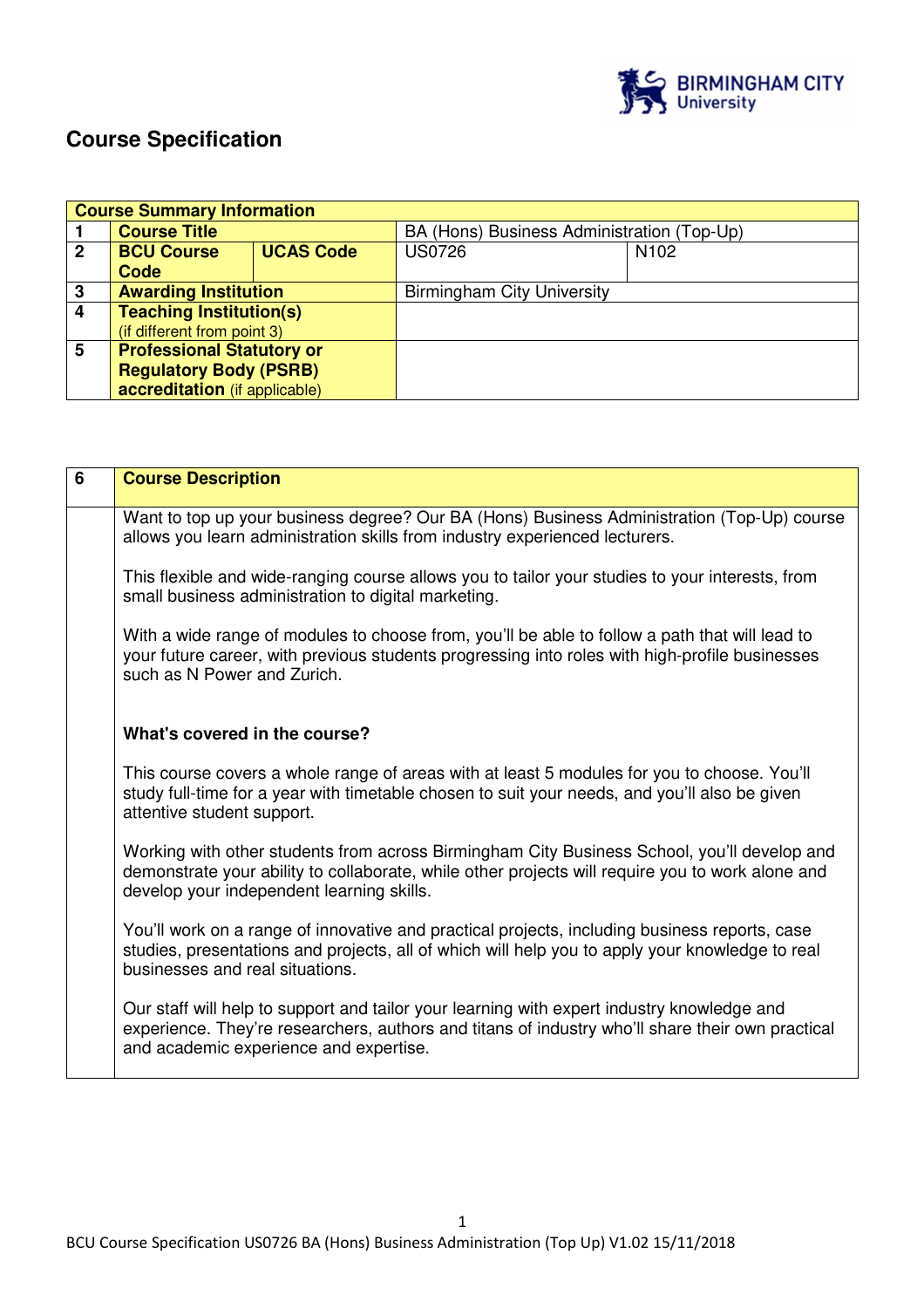

|    | <b>Course Awards</b>                                  |       |                                  |
|----|-------------------------------------------------------|-------|----------------------------------|
| 7a | Name of Final Award                                   | Level | <b>Credits</b><br><b>Awarded</b> |
|    | Bachelor of Arts with Honours Business Administration |       | 120                              |

| Derogation from the University Regulations |
|--------------------------------------------|
| NΟι<br>אוור<br>au                          |

|                  | <b>Delivery Patterns</b> |                    |                          |               |
|------------------|--------------------------|--------------------|--------------------------|---------------|
|                  | <b>Mode(s) of Study</b>  | <b>Location</b>    | <b>Duration of Study</b> | Code          |
| <b>Full Time</b> |                          | <b>City Centre</b> | Year                     | <b>US0726</b> |

# **10 Entry Requirements**

The admission requirements for this course are stated on the course page of the BCU website at https://www.bcu.ac.uk/ or may be found by searching for the course entry profile located on the UCAS website.

| 11                      | <b>Course Learning Outcomes</b>                                                                |
|-------------------------|------------------------------------------------------------------------------------------------|
|                         |                                                                                                |
| $\mathbf 1$             | A critical knowledge and understanding of the international business environment in which      |
|                         | business professionals operate.                                                                |
| $\frac{2}{3}$           | An ability to apply business and management concepts to specialist aspects of business.        |
|                         | An ability to synthesise appropriate innovative solutions to complex business and management   |
|                         | problems.                                                                                      |
| $\overline{\mathbf{4}}$ | An ability to evaluate the effectiveness of business activity.                                 |
| $\overline{5}$          | The skills to analyse operational situations and devise approaches that may improve            |
|                         | performance of the business management aspects of an organisation.                             |
| 6                       | The skills to identify accurately those issues which require research, and apply appropriate   |
|                         | methodologies using a variety of sources.                                                      |
| $\overline{7}$          | The skills to act independently in constructing own-learning models, plan and undertake tasks, |
|                         | and accept accountability for your own learning decisions.                                     |
| 8                       | The ability to compose and construct effective methods of communicating business concepts      |
|                         | and other relevant work, accurately and reliably using a range of techniques and practices.    |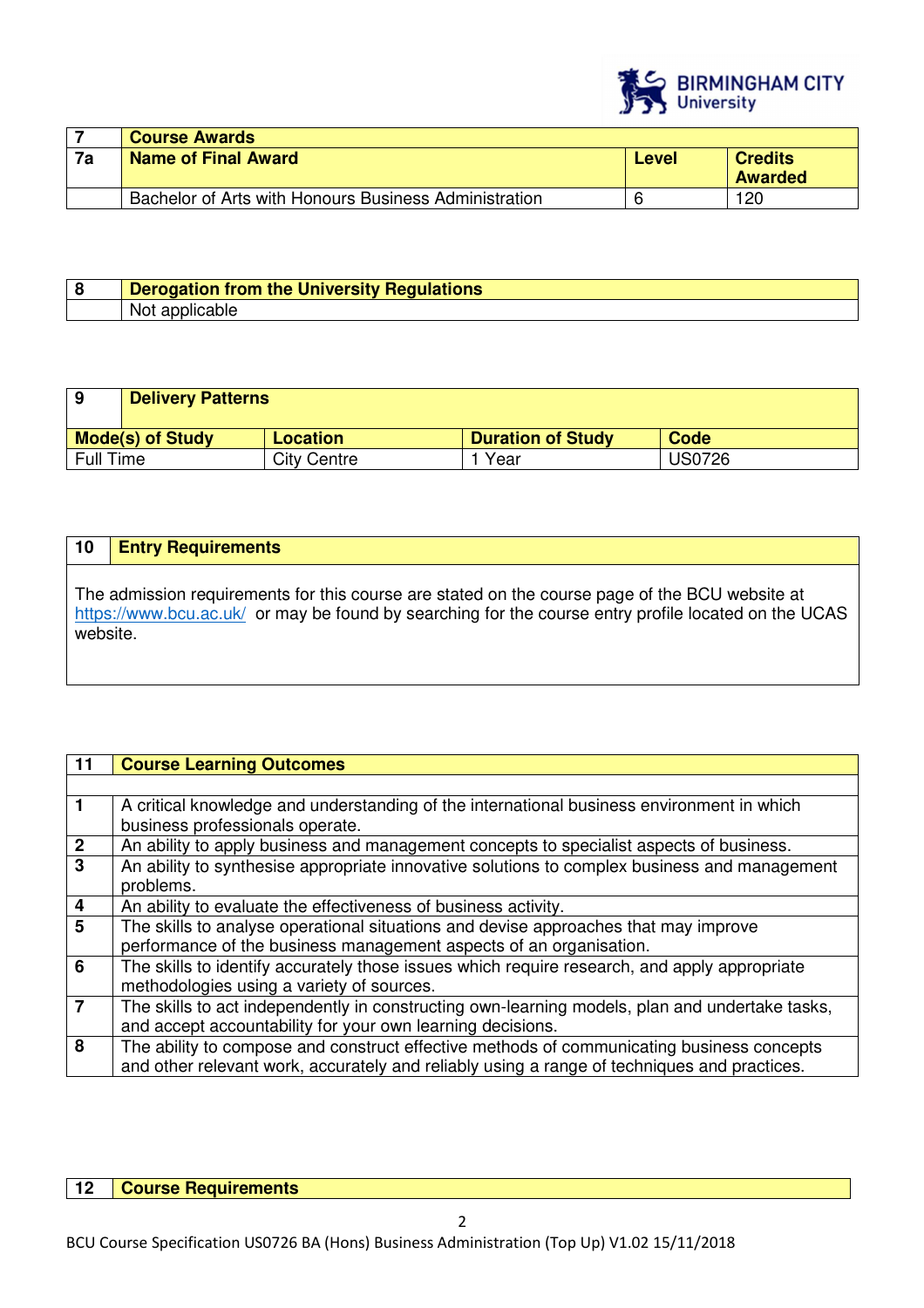

## **12a Level 6:**

*In order to complete this course a student must successfully complete all the following CORE modules (totalling 60 credits):* 

| <b>Module Code</b> | <b>Module Name</b>                                    | <b>Credit Value</b> |
|--------------------|-------------------------------------------------------|---------------------|
| <b>BUS6057</b>     | <b>Business Process and Systems</b>                   | <b>20</b>           |
| <b>BUS6066</b>     | Innovative Thinking for Organisation Development   20 |                     |
| <b>BUS6061</b>     | E-Business                                            | 20                  |

*In order to complete this course a student must successfully complete at least 60 credits from the following list of OPTIONAL modules.* 

| <b>Module Code</b> | <b>Module Name</b>                | <b>Credit Value</b> |
|--------------------|-----------------------------------|---------------------|
| <b>MKT6038</b>     | <b>Contemporary Advertising</b>   | 20                  |
| <b>MKT6034</b>     | Cross-Cultural Consumer Behaviour | 20                  |
| <b>MAN6038</b>     | The Global Manager                | 20                  |
| <b>MKT6044</b>     | <b>Business Development</b>       | 20                  |
| <b>MKT6035</b>     | International Marketing Planning  | 20                  |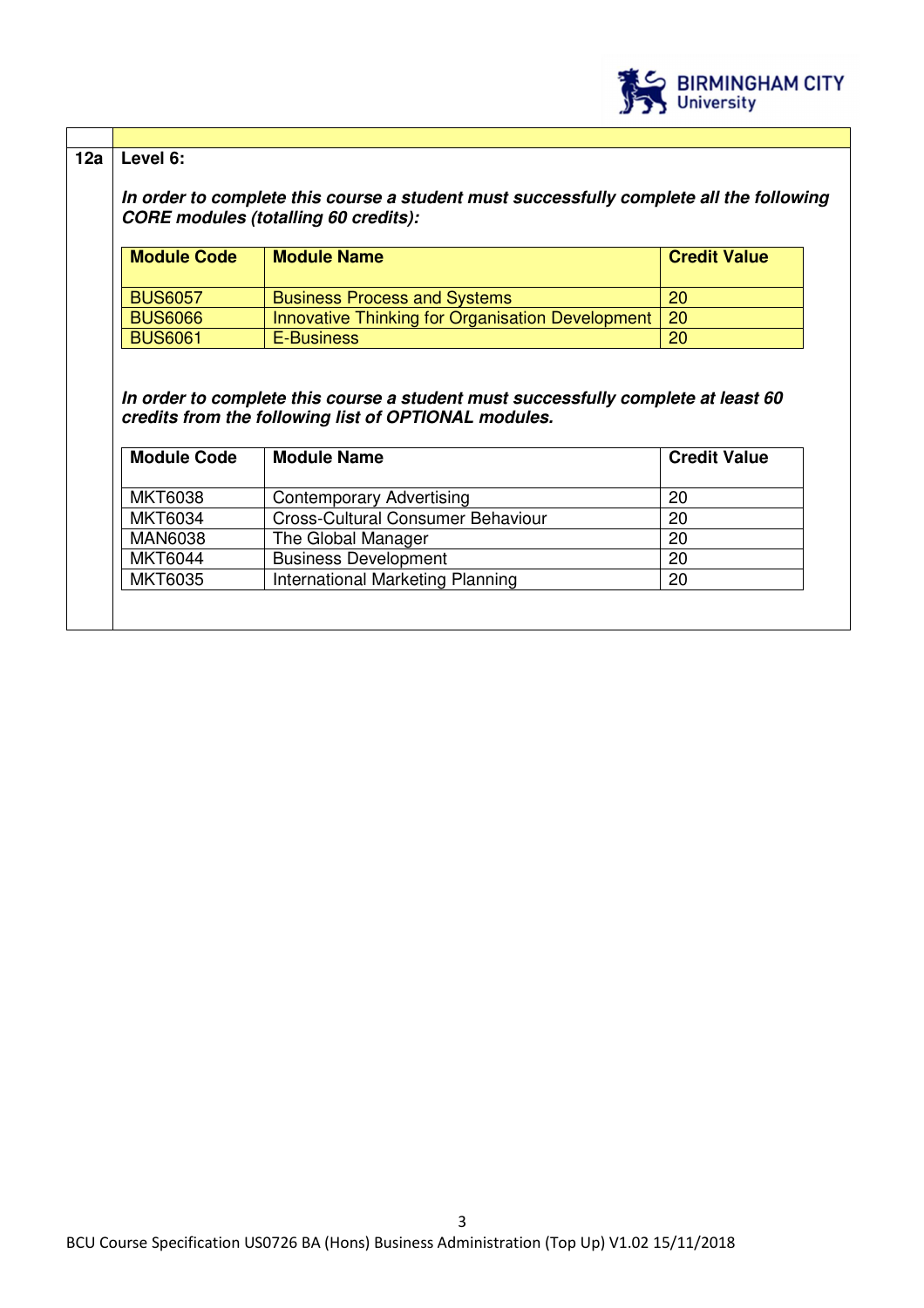

# **12b Structure Diagram**

Please note list of optional modules is indicative only. Students' choice will not be guaranteed for optional modules but a fair and transparent process will be adopted and shared with students.

### **Level 6**

|         | Level 6 Transition Programme - 2 weeks |                                                                                 |                                                          |                                     |
|---------|----------------------------------------|---------------------------------------------------------------------------------|----------------------------------------------------------|-------------------------------------|
| Level 6 | S <sub>1</sub>                         | BUS6066: Innovative<br>Thinking for Organisation<br>Development<br>(20 credits) | BUS6057: Business<br>Process and Systems<br>(20 credits) | BUS6061: e-Business<br>(20 credits) |
|         | S <sub>2</sub>                         | <b>OPTION</b><br>(20 credits)                                                   | <b>OPTION</b><br>(20 credits)                            | <b>OPTION</b><br>(20 credits)       |